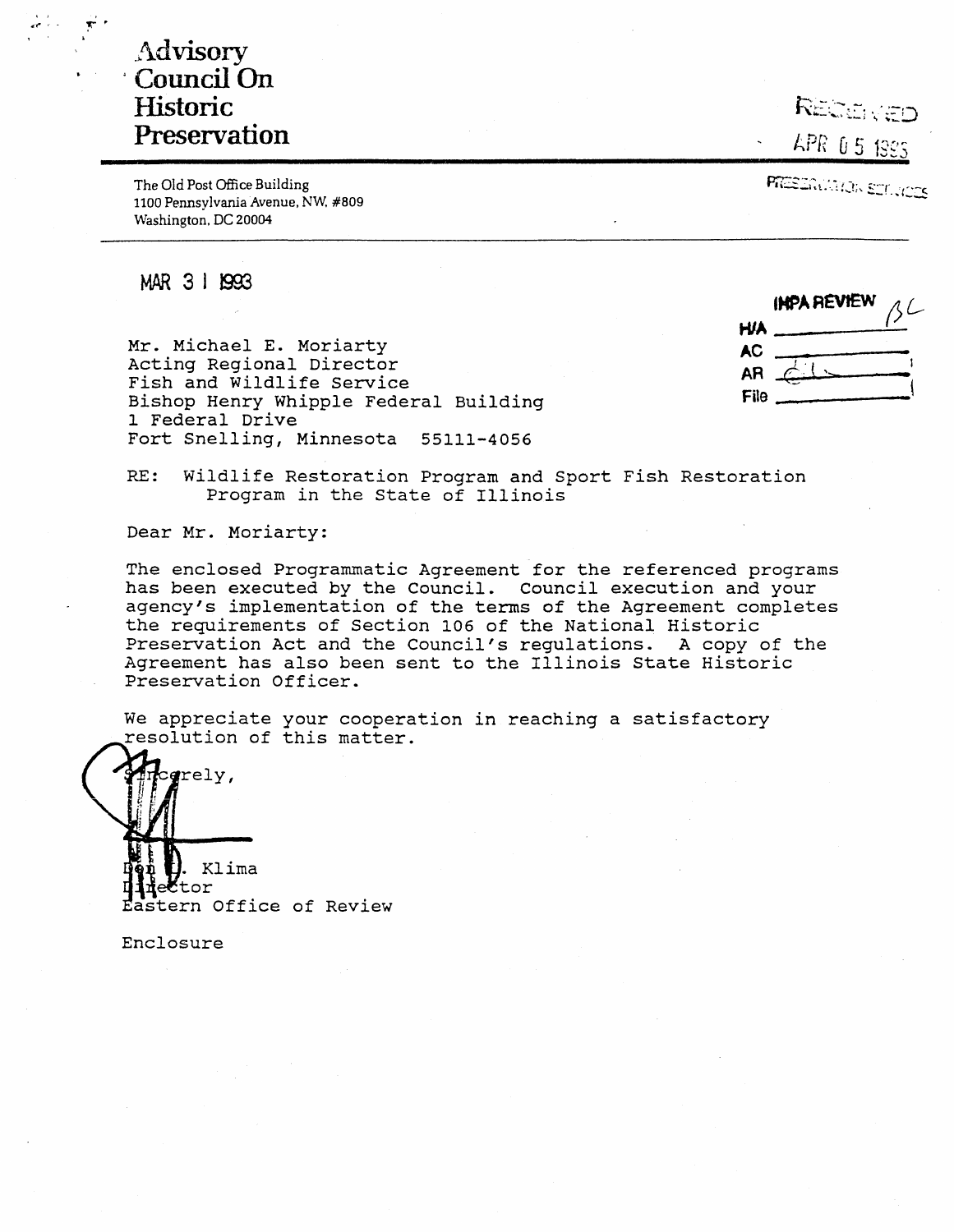# PROGRAMMATIC AGREEMENT AMONG THE UNITED STATES DEPARTMENT OF INTERIOR FISH AND WILDLIFE SERVICE,

# THE ADVISORY COUNCIL ON HISTORIC PRESERVATION,

## AND THE ILLINOIS HISTORIC PRESERVATION AGENCY FOR THE WILDLIFE RESTORATION PROGRAM AND SPORT FISH RESTORATION PROGRAM

WHEREAS, the U.S. Department of Interior Fish and Wildlife Service ( FWS) proposes to assist the Illinois Department of Conservation (IDOC) in the Wildlife Restoration Program (WRP) and Sport Fish Restoration Program (SFRP);

WHEREAS, the FWS has determined that these programs may have an effect upon properties included in or eligible for inclusion in the National Register of Historic Places (NRHP) and has consulted with the Advisory Council on Historic Preservation (Council) and the Illinois State Historic Preservation Officer (ISHPO) pursuant to Section 800.13 of the regulations (36 CFR Part 800) implementing Section 106 of the National Historic Preservation Act (16 u.s.c. Section 470f); and

WHEREAS, the IDOC has participated in the consultation and has assumed responsibility for implementing the terms below and been invited to concur in this agreement;

NOW, THEREFORE, the FWS, Council, and ISHPO agree that the program shall be implemented in accordance with the following stipulations to satisfy the FWS' Section 106 responsibilities for all individual aspects of these programs.

#### STIPULATIONS

The FWS will ensure that IDOC will implement the following measures:

I. EXEMPTIONS

 $\frac{1}{2}$  and  $\frac{1}{2}$  .

A. The classes of exempt projects and activities listed below shall be considered to have no effect and shall not require ISEPO or Council review and comment to proceed except as noted in PART I (D) below or if known archaeological sites.or cemeteries are present within the project area.

1. Projects not involving standing structures when project area is 2.5 acres or less in size.

2. Vegetation clearing and burning of trees and shrubs less than six (6) inches in diameter in previously plowed fields.

3. Road widening equal to or less than one meter on either side of existing road bed.

4. Utility line construction or rehabilitation with width equal to or less than one meter.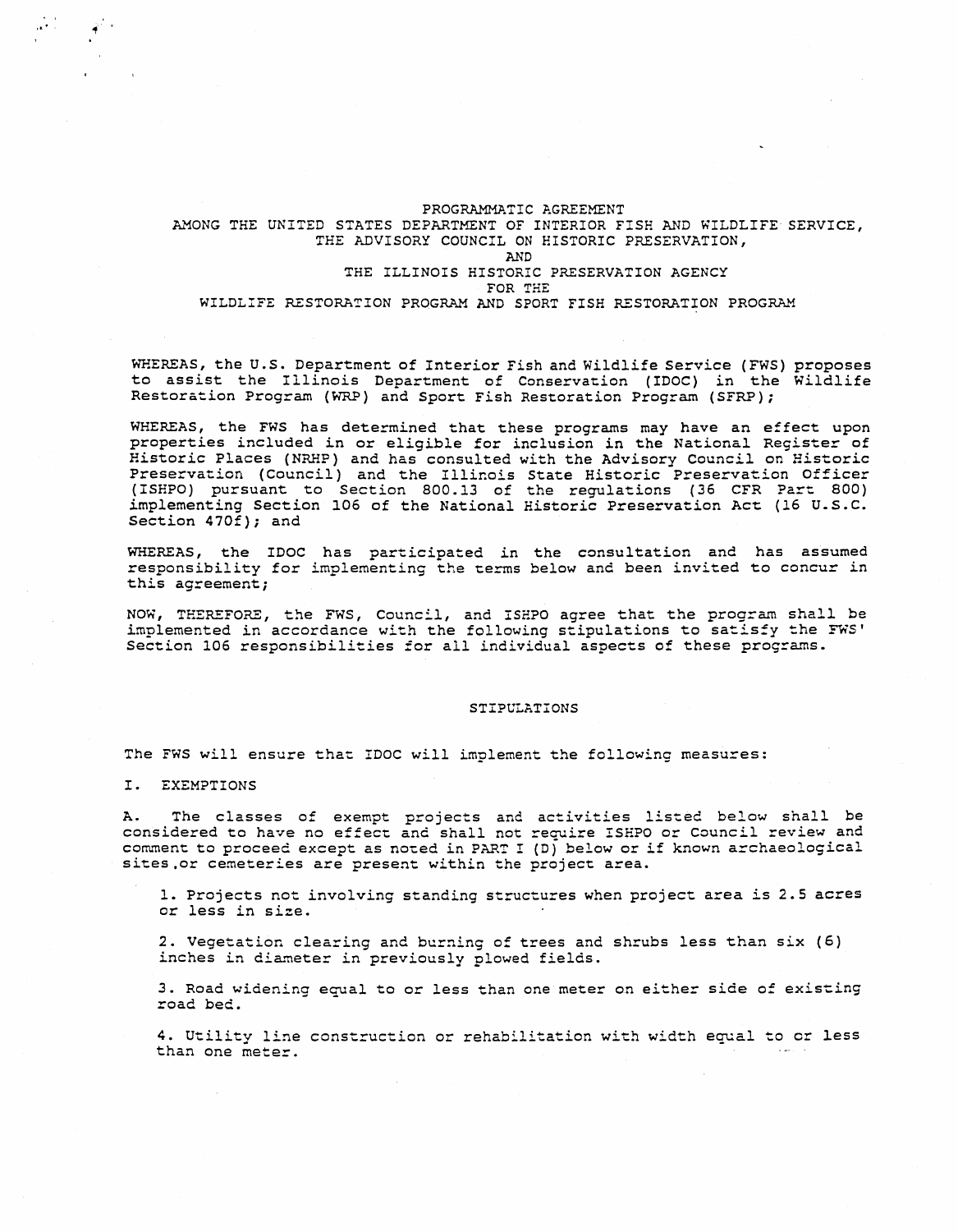5. Development of foot trails where disturbance is limited to surface vegetation only.

6. Project areas where previous cultural resource assessments have determined either no or nonsignificant resources are present and have been reviewed and approved by the ISHPO since 1985.

7. Projects upon landforms less than 50 years of age with no potential for buried archaeological resources.

8. Grounds maintenance including mowing, pruning, seeding and any other nonground disturbing activities.

9. Modification/rehabilitation of structures less than 40 years old or structures previously determined not eligible for the National Register of Historic Places by the ISHPO since 1985.

10. Building maintenance of all structures including electrical work, heating and ventilation systems and plumbing on existing facilities; replacement of missing or damaged glass and caulking; and exterior and interior painting, or replacement in-kind of other materials.

11. Projects within areas of documented land disturbance such as areas of surface coal mining or previously used borrow pits; areas with minimal surface disturbance such as plowing, gravel roads, or foot paths or areas with standing structures are not included within this exempt class.

E. IDOC has and will continue to have personnel who meet, at a minimum, the Secretary of the Interior's Professional Qualification Standards (48 FR 44738-9) attached hereto and made a part of this agreement as Exhibit A who shall be responsible for reviewing the projects or activities permitted under this agreement to ensure that they fit within the classes of exempt projects or activities listed above, and implement all provisions of this agreement. Such personnel shall ensure a review system is in place so that no projects or activities exempted under this agreement shall damage, destroy or· disturb historic properties on lands under IDOC control or management.

C. IDOC will keep a record of such review in which the IDOC personnel responsible for implementing this agreement has made a determination that the project or activity was an exempted class. This record shall be submitted to the FWS and the ISHPO on an annual basis. Such a record shall include project description and explanation of IDOC's determination that the project will have no effect. This explanation shall include sufficient project description to justify its inclusion within a class of exempt project or activity.

D. It is understood that the attached classes of exempt projects of activities shall not occur adjacent to or within previously known historic properties including historic districts, historic sites, and archaeological resources.

page 2

 $\mathcal{L}^{(1)} \rightarrow \mathcal{L}^{(2)}$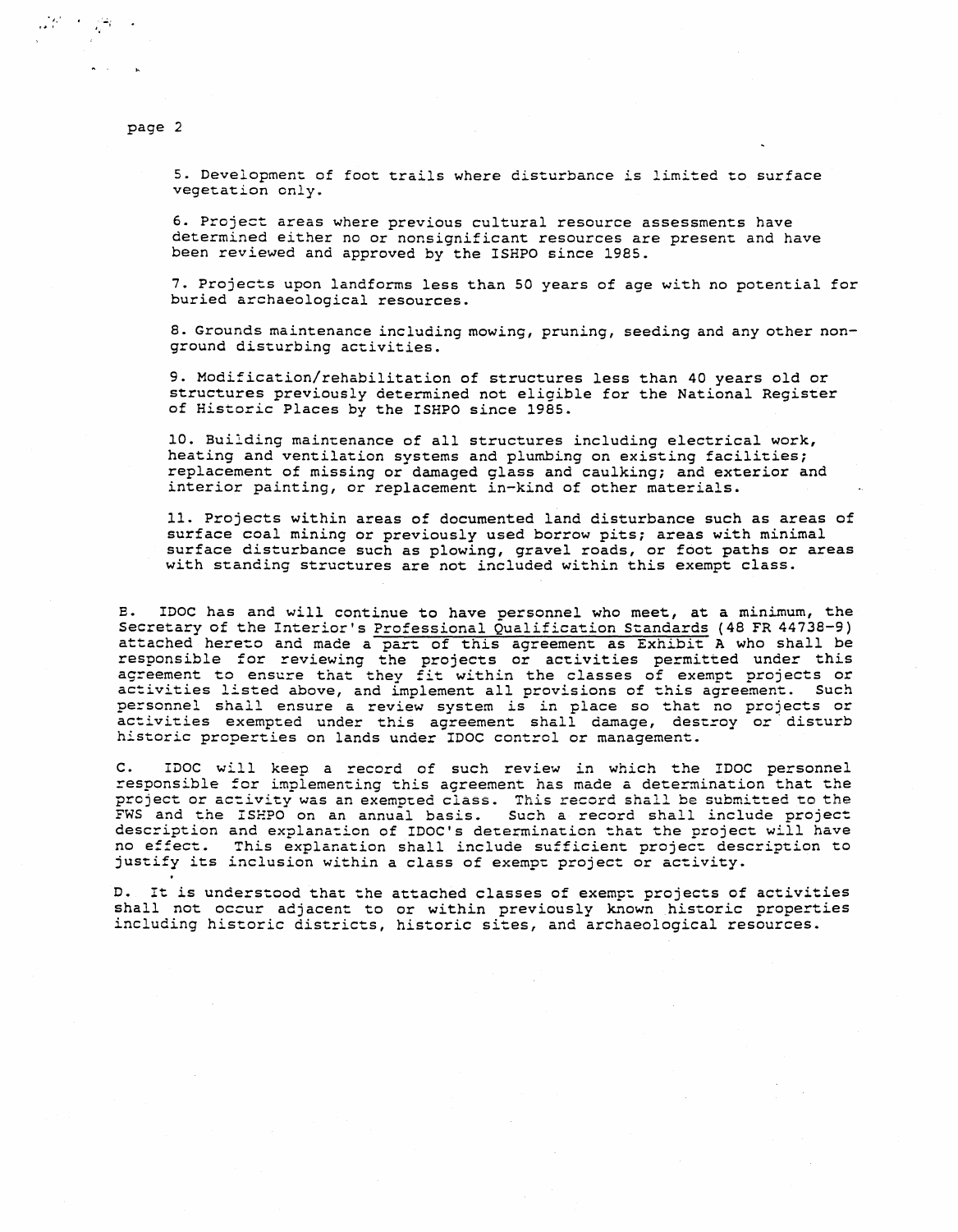.. تنا

## II. ARCHAEOLOGICAL SURVEY

A. The IDOC shall ensure that an archaeological inventory survey (Phase I) will be performed in all project areas not previously surveyed which do not fall within the exemptions. The Phase I survey shall be conducted in consultation with the ISHPO and a report of the survey shall be submitted to the ISHPO for review and approval. A report of the survey shall also be submitted to the FWS for review. An archaeological intensive survey (Phase II) will be performed at all archaeological sites affected by the project or activity which are potentially eligible for listing on the National Register of Historic Places to evaluate their eligibility. Phase II testing methodologies shall be formulated by the IDOC in consultaion with the ISHPO. A copy of all Phase II methodologies shall be submitted to the FWS for review. A report of the Phase II findings shall be submitted to the ISHPO for review and approval and to the FWS for review.

B. The Phase I and Phase II archaeological investigations will be conducted in a manner consistent with the Secretary of the Interior's Standards and Guidelines for Identification (48 FR 44720-23), attached hereto and made a part of this agreement as Exhibit B, taking into account the National Park Service publication The Archaeological Survey: Methods and Uses (1978) attached hereto and made a part of this agreement as Exhibit c, and IHPA's Guidelines for Archaeological Reconnaissance Survey/Reports attached hereto and made a part of this agreement as Exhibit D, and in consultation with ISHPO. All Phase I and Phase II archaeological investigations will be carried out under the direct supervision of an archaeologist that meets, at a minimum, the Secretary of Interior's PPofessional Qualification Standards (48 FR 44738-9). The Phase I and Phase II investigations will be implemented by the IDOC, and reviewed by the ISHPO.

In consultation with the ISHPO, IDOC and FWS shall evaluate properties identified through the Phase II survey against the NRHP criteria (36 CFR Part 60.4)

> 1. For those properties which the FWS, IDOC, and the ISHPO agree are not eligible for inclusion in the NRHP, no further archaeological investigations will be required, and the proposed project may proceed in those areas.

> 2. If the survey results in the identification of properties that the FWS, IDOC, and the ISHPO agree are eligible for inclusion in the NRHP, such sites will be treated in accordance with Stipulation III below.

3. For those sites for which the FWS, IDOC, and the ISHPO are not in agreement concerning National Register eligibility, or if the Council or the Secretary so request, the FWS shall request a formal determination of eligibility from the Keeper of the National Register in accordance with the regulations outlined in 36 CFR Part 63. Such a decision shall be considered final by all parties.

D. The IDOC will ensure adequate site forms are produced for each new site identified and site update forms for each previously recorded site, and that these are sent to the ISHPO and the Illinois Archaeological Survey in a timely fashion.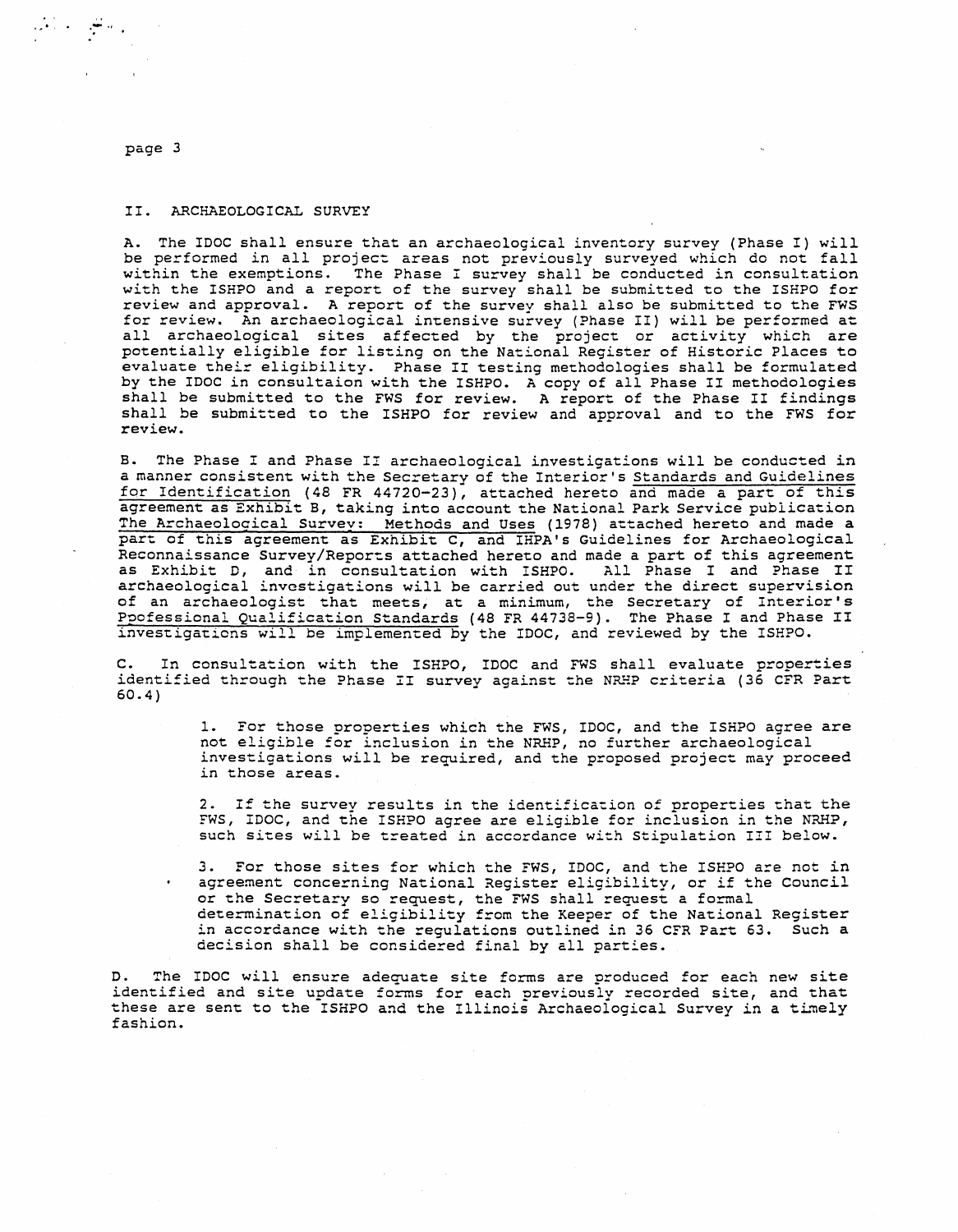$\frac{1}{2}\sum_{i=1}^{n-1}\frac{1}{2}\left(\frac{1}{2}\right)^{i}\left(\frac{1}{2}\right)^{i}\left(\frac{1}{2}\right)^{i}\left(\frac{1}{2}\right)^{i}\left(\frac{1}{2}\right)^{i}\left(\frac{1}{2}\right)^{i}\left(\frac{1}{2}\right)^{i}\left(\frac{1}{2}\right)^{i}\left(\frac{1}{2}\right)^{i}\left(\frac{1}{2}\right)^{i}\left(\frac{1}{2}\right)^{i}\left(\frac{1}{2}\right)^{i}\left(\frac{1}{2}\right)^{i}\left(\frac{1}{2}\right)^{i}\left(\frac{1}{2}\right)^{i}\left$ 

#### III. ARCHAEOLOGICAL DATA RECOVERY (Phase III)

A. Those sites which the FWS, IDOC, and the ISHPO agree are eligible for inclusion in the NRHP will be treated in the following manner:

1. The IDOC shall ensure that a data recovery plan addressing substantive research questions is developed in consultation with the ISHPO for the recovery of relevant archaeological data. The plan shall be consistent with the Secretary of the Interior's Standards and Guidelines for Archaeological Documentation (48 FR 44734-37) attached hereto and made a part of this agreement as Exhibit E, and take into account the Council's publication, Treatment of Archaeological Properties attached hereto and made a part of this agreement as Exhibit F. It shall specify, at a minimum, the following:

- a. The property, properties, or portions of properties where data recovery is to be carried out;
- b. The research questions to be addressed through the data recovery, with an explanation of their relevance and importance;
- c. The methods to be used, with an explanation of their relevance to the research questions; and
- d. A proposed schedule for the submission of progress reports to the ISHPO

2. The data recovery plan shall be submitted by the IDOC to the ISHPO for thirty (30) days review and approval. After approval, the IDOC shall then ensure that the data recovery plan is implemented. The ISHPO shall monitor this implementation. A copy of the data recovery plan shall also be submitted to the FWS for review.

B. The IDOC shall ensure that the data recovery plan is carried out by or under the direct supervision of an archaeologist (s) that meets, at a minimum, the Secretary of the Interior's Professional Qualification Standards (48 FR 44738-9).

C. The IDOC and the archaeological contractor will ensure that an adequate program for security of the cultural properties from vandalism during data recovery operations is developed and implemented.

The IDOC will ensure that adequate laboratory time, space, and funds are available for analysis of the osteological, cultural, and biological materials recovered.

E. A report of the Phase III data recovery shall be submitted to the ISHPO for review and approval. A copy of the report shall also be submitted to the FWS for review and confirmation of compliance with all provisions of Section 106.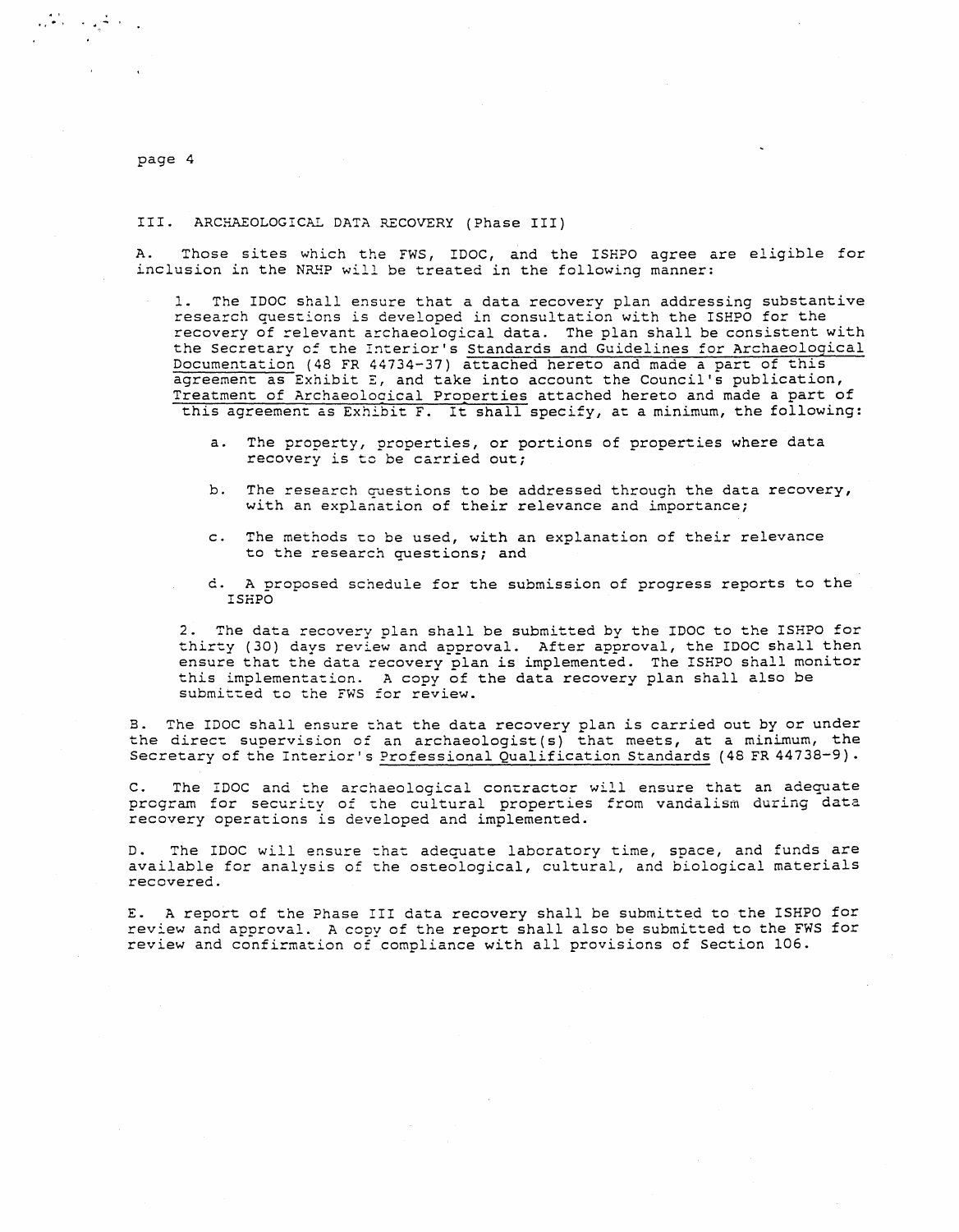$\cdot$  ,

## IV. CURATION AND DISSEMINATION OF INFORMATION

A. In consultation with the ISHPO, the IDOC shall ensure that all materials and records resulting from the data recovery conducted for the WRP and SFRP programs are curated at the Illinois State Museum, pursuant to the Illinois Archaeological and Paleontological Resources Protection Act (IL. REV. STAT. 1989, ch. 127, par. 133c.01 et seq.) and in accordance with 36 CFR Part 79 .. I£ human remains are recovered, the signatories to this Agreement shall consult further to determine the appropriate disposition of the remains.

B. The IDOC shall ensure that all final archaeological reports resulting from actions pursuant to this Agreement will be provided in a format acceptable to the ISEPO, and to the National Park Service for possible peer review and submission to the National Technical Information Service (NTIS). The IDOC shall ensure that all such reports are responsive to contemporary standards, and to the Department of the Interior's Format Standards for Final Reports of Data Recovery Programs (42 FR 5377-79) attached hereto and made a part of this agreement as Exhibit G. Precise locational data may be provided only in a separate appendix if it appears that its release could jeopardize archaeological sites.

V. PROVISION FOR UNDETECTED ARCHAEOLOGICAL RESOURCES DISCOVERED DURING **IMPLEMENTATION** 

In accordance with 36 CFR Section 800.ll(a), if previously undetected archaeological resources are discovered during project activities, the IDOC will cease, or cause to stop, any activity having an effect on the resource and cease, of cause to stop, any activity having an effect on the resource and<br>consult with the ISHPO to determine if additional investigation is required. If further archaeological investigations are required any data recovery will be ratemer aremaeorogical investigations are regarred any data recovery with see performed in accordance with Stipulation III. ARCHAEOLOGICAL DATA RECOVERY (Phase III) and Stipulation IV. CURATION AND DISSEMINATION OF INFORMATION of this Agreement. If both the IDOC and ISHPO determine that further investigation is not necessary, activities may resume with no further action required. Any disagreement between IDOC and ISHPO concerning the need for further investigations will be handled pursuant to Stipulation VII. DISPUTE RESOLUTION of this Agreement.

VI. HISTORIC STRUCTURES, BUILDINGS, AND DISTRICTS

A. The IDOC shall ensure that a survey of all project areas not previously In the 1500 Shart embare that a Sarvey or arr project areas mor previously listing in the National Register of Historic Places (36 CFR Section 600.4), and shall apply the criteria to each identified property in consultation with the ISHPO: The survey shall be conducted in consultation with the ISHPO and will take into account the Secretary of the Interior's Standards and Guidelines for Identification and Evaluation FR 44720-26).

Until the survey is completed, properties that may be affected by the programs will be evaluated by the IDOC, in consultation with the ISHPO, against the National Register criteria, in accordance with 36 CFR Section 800.4(c).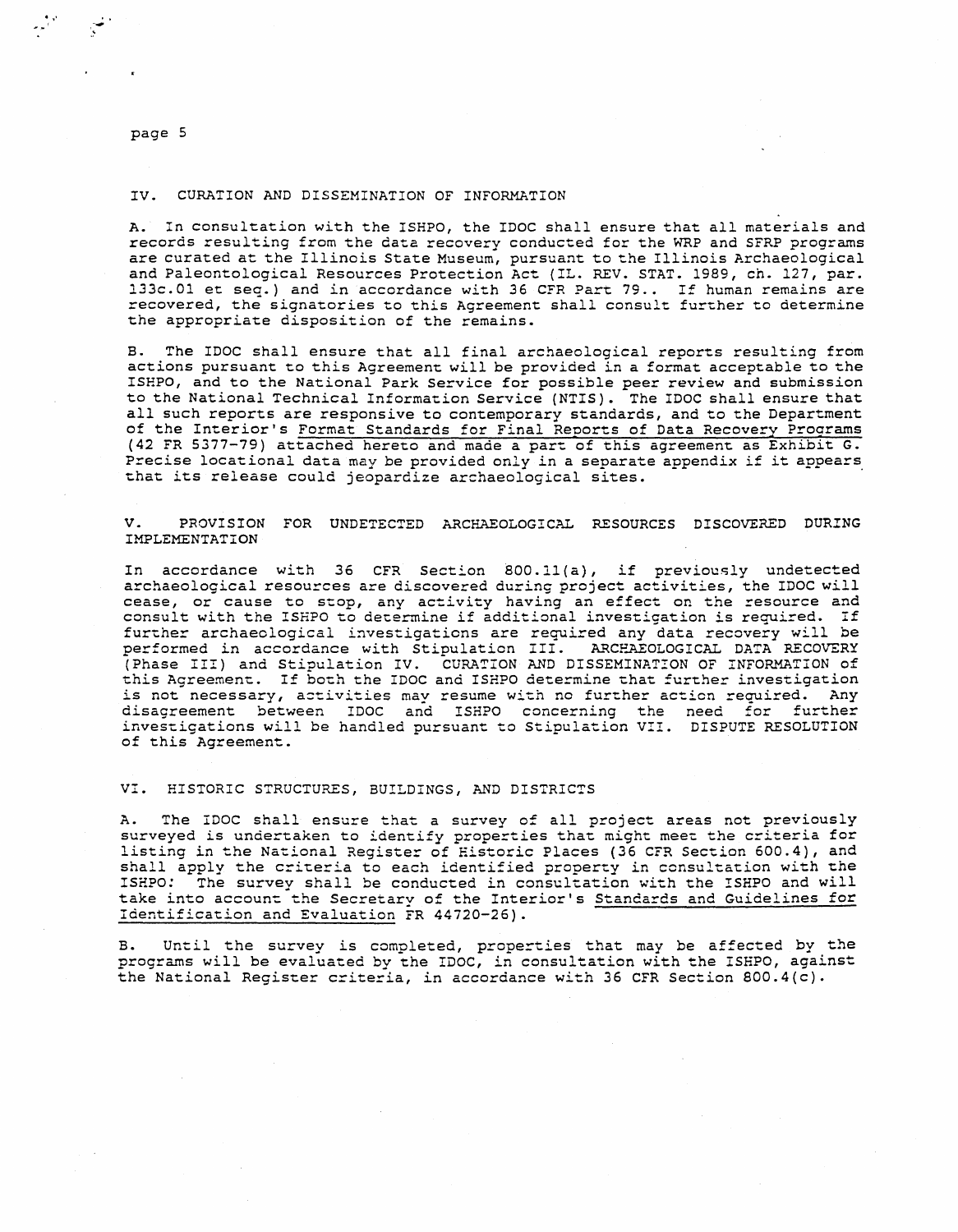$\label{eq:2} \frac{1}{2}\sum_{i=1}^{N} \sum_{\mathbf{k} \in \mathcal{K}} \frac{1}{\mathbf{1}} \sum_{\mathbf{k} \in \mathcal{K}} \mathbf{1}_{\mathbf{k} \in \mathcal{K}} \mathbf{1}_{\mathbf{k} \in \mathcal{K}}$ 

c. The IDOC shall ensure that properties meeting the National Register criteria are maintained, or rehabilitated, in accordance with the recommended approaches in the Secretary of the Interior's Standards for Rehabilitation and Guidelines for Rehabilitating Historic Buildings (U.S. Department of the Interior, National Park Service, 1983). The IDOC will keep a record of all such activities, with a description of the maintenance or rehabilitation. The documentation shall include a justification of how the undertaking met the Standards and Guidelines. This record shall be submittedto the FWS and the ISHPO on an annual basis.

D. If the recommended approaches in the Standards and Guidelines cannot be met, or if the ISHPO raises an objection to the plan, or if the project will result in demolition of, or other adverse effect to, a property that meets the National Register criteria, the IDOC and the FWS shall comply with 36 CFR Section 800.S(e).

 $-1$ 

## VII. DISPUTE RESOLUTION

The FWS, IDOC and ISHPO shall together attempt to resolve any disagreement arising from implementation of this Agreement. If the FWS and IDOC determine that the disagreement cannot be resolved, the FWS shall request the further comments of the Council in accordance with 36 CFR Part 800.6(b). Any Council comment provided in response will be taken into account by the FWS in accordance with 36 CFR Part 800.6(c)(2), with reference only to the subject of the dispute. The FWS's responsibility to carry out all actions under this Agreement that are not the subjects of the dispute will remain unchanged.

# VIII. AGREEMENT REVIEW

A. The FWS, the IDOC, the ISHPO, and the Council shall consult annually to review implementation of the terms of this agreement and determine whether revisions are needed. If revisions are needed, the FWS, the IDOC, the ISHPO, and the Council will consult in accordance with 36 CFR Part 800 to make such revisions.

B. Each year the IDOC will notify the public of its current activities carried out pursuant to this agreement, and make available for public inspection documentation on the program. Should an objection to any such measure or its manner of implementation be raised by a member of the public, the IDOC shall notify the FWS. FWS and the IDOC shall take the objection into account and consult as needed with the objecting party, the ISHPO, or the Council to resolve the objection.

## IX. TERMINATION OF THIS AGREEMENT

If one or more of the signatories to this agreement wish to withdraw from the terms of this agreement, they shall provide thirty (30) days notification to all other signatories. At the end of the thirty (30) days, all activities conducted shall be reviewed individually in accordance with 36 CFR Part 800.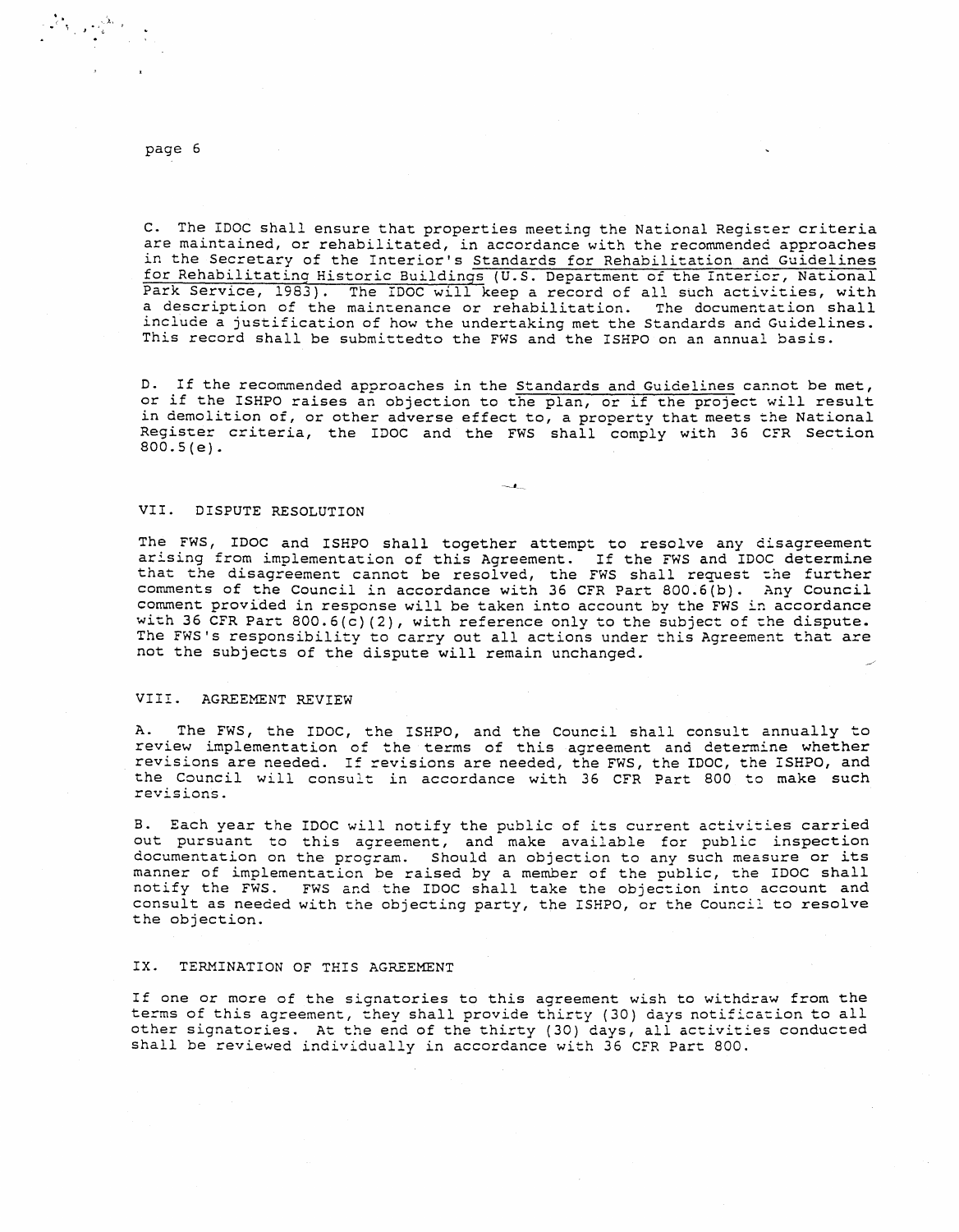$\bullet$   $\bullet$   $\stackrel{\bullet}{\bullet}$   $\stackrel{\bullet}{\bullet}$   $\stackrel{\bullet}{\bullet}$   $\stackrel{\bullet}{\bullet}$   $\stackrel{\bullet}{\bullet}$   $\stackrel{\bullet}{\bullet}$   $\stackrel{\bullet}{\bullet}$   $\stackrel{\bullet}{\bullet}$   $\stackrel{\bullet}{\bullet}$   $\stackrel{\bullet}{\bullet}$   $\stackrel{\bullet}{\bullet}$   $\stackrel{\bullet}{\bullet}$   $\stackrel{\bullet}{\bullet}$   $\stackrel{\bullet}{\bullet}$   $\stackrel{\bullet}{\bullet}$   $\stackrel{\bullet}{\bullet}$   $\stackrel{\bullet}{\bullet}$   $\stackrel{\bullet}{$ 

\

\

Execution of this Programmatic Agreement by the FWS, the Council, and the ISHPO and the FWS carrying out of its terms evidences that the FWS has afforded the Council an opportunity to comment on the WRP and SFRP programs and its effect on historic properties and that the FWS has taken into account the effects of the project on historic properties.

UNITED STATES BEPARTMENT OF INTRIOR, FISH AND WILDLIFE SERVICE Date: *3-/£-73* **By:**  Marvin E. Moriarty **Marvin E. STATE HISTORIC PRESERVATION OFFICER** *Acting Regional Director* Date:  $2 - 5 - 93$ · Lahal Will **By:**  William L. Wheeler, State Historic Preservation Officer ADVISORY COUNCIL ON **EISTORIC PRESERVATION** By:  $\frac{1}{\sqrt{1-\frac{1}{\sqrt{1-\frac{1}{\sqrt{1-\frac{1}{\sqrt{1-\frac{1}{\sqrt{1-\frac{1}{\sqrt{1-\frac{1}{\sqrt{1-\frac{1}{\sqrt{1-\frac{1}{\sqrt{1-\frac{1}{\sqrt{1-\frac{1}{\sqrt{1-\frac{1}{\sqrt{1-\frac{1}{\sqrt{1-\frac{1}{\sqrt{1-\frac{1}{\sqrt{1-\frac{1}{\sqrt{1-\frac{1}{\sqrt{1-\frac{1}{\sqrt{1-\frac{1}{\sqrt{1-\frac{1}{\sqrt{1-\frac{1}{\sqrt{1-\frac{1}{\sqrt{1-\frac{1}{\sqrt{1-\frac{1}{\sqrt{1$ Robert D. Concur: ILLINOIS DEPARTMENT OF CONSERVATION Date: 19FE693  $By:$